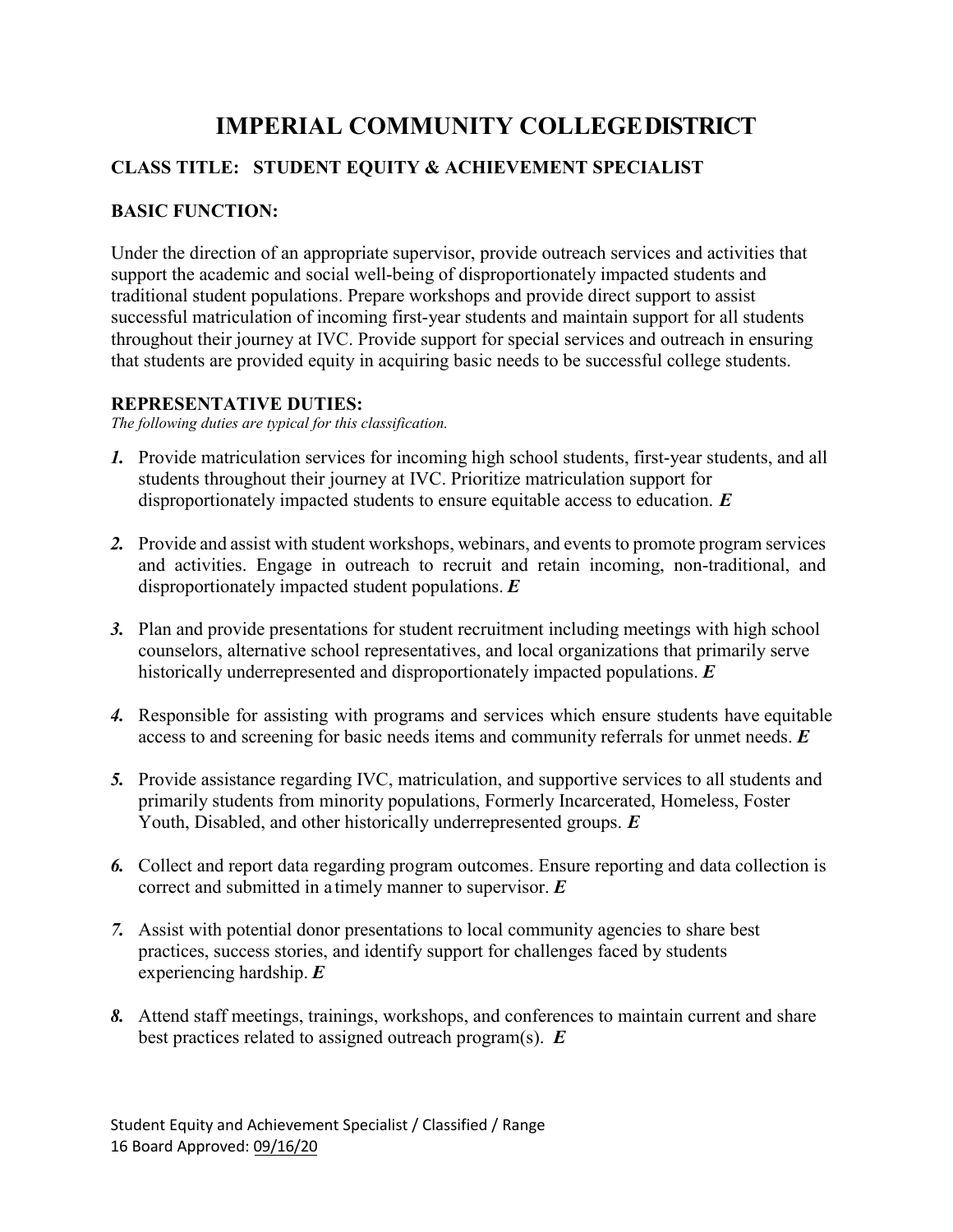- *9.* Assist with the development and maintenance of social media content, websites, brochures, posters, and other informational literatures related to assigned outreach program(s). *E*
- 10. Other related duties as assigned.

## **KNOWLEDGE AND ABILITIES Knowledge of:**

- Computers and software programs.
- Board policies and procedures.
- Federal, state and local laws, codes, and regulations.
- Postsecondary educational opportunities.
- Enrollment and Financial Aid systems.
- Modern office practices, procedures and equipment.
- Recordkeeping techniques
- Public relations techniques

#### **Ability to:**

- Work independently with little direction
- Establish and maintain cooperative and effective working relationships with others.
- Meet schedules and timelines.
- Maintain records and prepare reports.
- Exercise good judgment in problem solving and decision making.
- Complete work with many interruptions.
- Operate a variety of office equipment.
- Make arrangements for meetings and conferences.
- Work with and exhibit sensitivity to the diverse population of community college students.
- Work as a member of a team.
- Maintain accurate and complete records.
- Communicate effectively with others orally and in writing.

#### **EDUCATION AND EXPERIENCE:**

Associate Degree in counseling, social work, human relations, liberal studies, social science, career development, education or related fields from an accredited college or combined equivalent experience of at least two years of relevant experience working in a student services area.

## **LICENSES AND OTHER REQUIREMENTS:**

Valid California driver's license.

Student Equity and Achievement Specialist / Classified / Range 16 Board Approved: 09/16/20